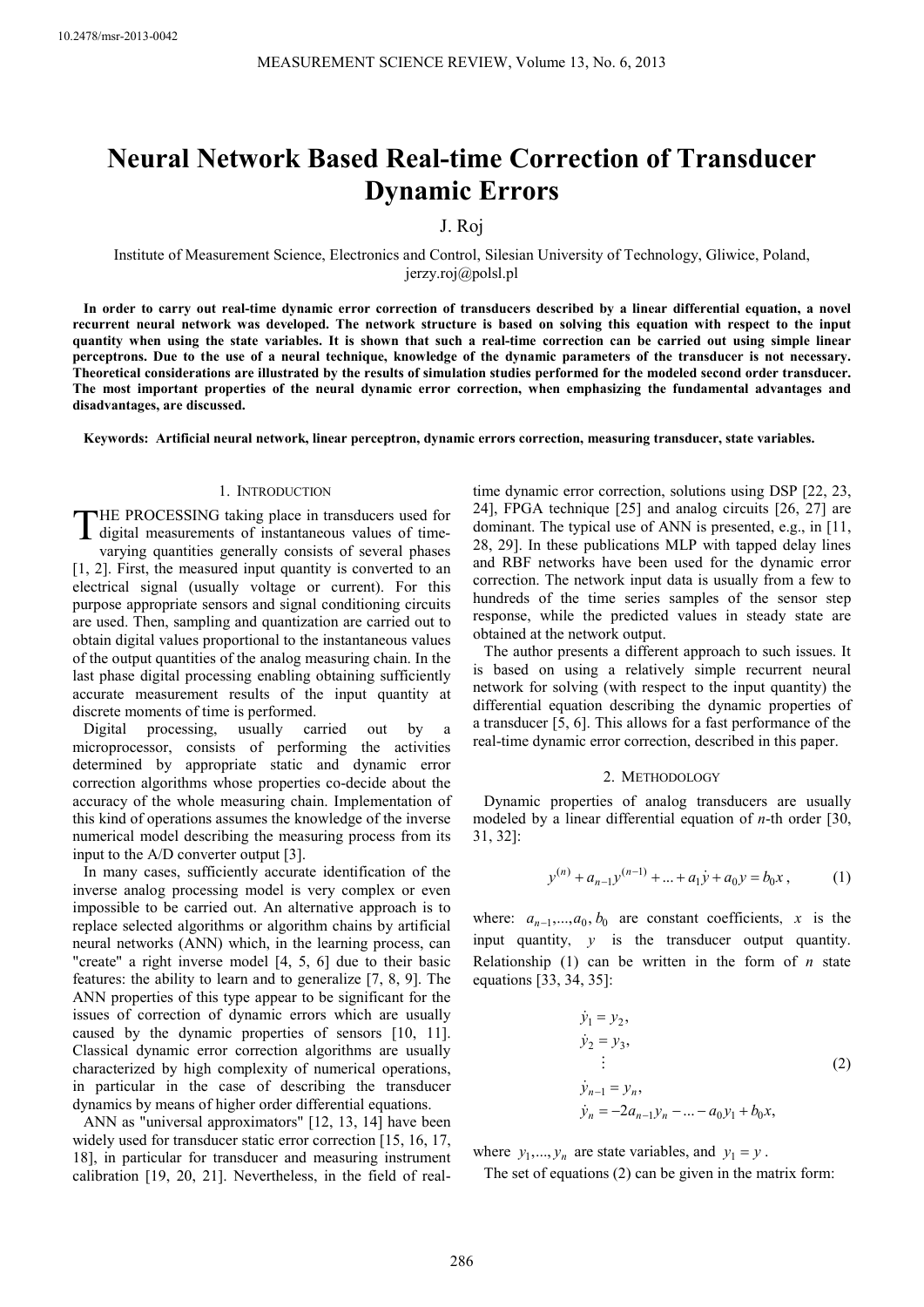$$
\dot{y} = Fy + Gx , \qquad (3)
$$

where:

$$
\mathbf{y} = \begin{bmatrix} y_1 \\ y_2 \\ \vdots \\ y_{n-1} \\ y_n \end{bmatrix}, \ \mathbf{F} = \begin{bmatrix} 0 & 1 & \dots & 0 \\ 0 & 0 & \dots & 0 \\ \vdots & \vdots & \dots & \vdots \\ 0 & 0 & \dots & 1 \\ -a_0 & -a_1 & \dots -a_{n-1} \end{bmatrix}, \ \mathbf{G} = \begin{bmatrix} 0 \\ 0 \\ \vdots \\ 0 \\ b_0 \end{bmatrix}. \tag{4}
$$

The solution of (3) is the relation:

$$
y(t_{k+1}) = e^{FT_d} y(t_k) + e^{FT_d} \int_{t_k}^{t_{k+1}} e^{-F\tau} Gx(\tau) d\tau , \qquad (5)
$$

where  $T_d = t_{k+1} - t_k$  is the sampling period. Assuming that the values of  $y$  do not change between the sampling points (changes of *y* occur only at the moments of discretization), relationship (3) can be written as the discrete state equation:

$$
y(k+1) = \boldsymbol{\Phi} \cdot y(k) + \boldsymbol{\Psi} \cdot x(k) , \qquad (6)
$$

where:

$$
y(k) = \begin{bmatrix} y_1(k) \\ \vdots \\ y_n(k) \end{bmatrix}
$$
 (7)

and

$$
\boldsymbol{\Phi} = e^{FT_d} = \begin{bmatrix} \varphi_{11} & \dots & \varphi_{1n} \\ \vdots & \vdots \\ \varphi_{n1} & \dots & \varphi_{nn} \end{bmatrix},
$$
 (8)

$$
\boldsymbol{\varPsi} = \boldsymbol{G} \int_0^{T_d} e^{\boldsymbol{F}(T_d - \tau)} d\tau = \begin{bmatrix} \boldsymbol{\psi}_1 \\ \vdots \\ \boldsymbol{\psi}_n \end{bmatrix} . \tag{9}
$$

Matrix equation (6) can be presented in the form of the following equations:

$$
y_1(k+1) = \varphi_{11}y_1(k) + \dots + \varphi_{1n}y_n(k) + \psi_1x(k),
$$
  
\n
$$
y_2(k+1) = \varphi_{21}y_1(k) + \dots + \varphi_{2n}y_n(k) + \psi_2x(k),
$$
  
\n
$$
\vdots
$$
  
\n
$$
y_n(k+1) = \varphi_{n1}y_1(k) + \dots + \varphi_{nn}y_n(k) + \psi_nx(k).
$$
 (10)

Taking into account that the state variable  $y_1$  is directly measured (there is  $y_1 = y$ ) and solving equations (10) with respect to the input quantity  $x$ , the following recurrent equations are obtained [6, 35]:

$$
\hat{x}(k) = \frac{1}{\psi_1} \left[ -\varphi_{11} y(k) - \varphi_{12} \hat{y}_2(k) - \dots - \varphi_{1n} \hat{y}_n(k) + y(k+1) \right], \quad (11)
$$

and

$$
\hat{y}_2(k+1) = \varphi_{21} y(k) + \varphi_{22} \hat{y}_2(k) + \dots + \varphi_{2n} \hat{y}_n(k) + \psi_2 \hat{x}(k),
$$
  
\n
$$
\vdots
$$
  
\n
$$
\hat{y}_n(k+1) = \varphi_{n1} y(k) + \varphi_{n2} \hat{y}_2(k) + \dots + \varphi_{nn} \hat{y}_n(k) + \psi_n \hat{x}(k),
$$
\n(12)

where  $\hat{x}(k)$  is the estimate of the input quantity x at moment *k*, obtained from measurement of the output quantity *y* at moments  $k+1$ ,  $k$  (denoted as  $y(k+1)$ ,  $y(k)$ ) and the estimates of the state variables  $\hat{y}_2(k), \dots, \hat{y}_n(k)$  from the previous moment. Equations (11) and (12) represent the numerical solution (with respect to the input quantity) of the differential equation describing the transducer dynamic properties. Thus, they enable performing the real-time dynamic error correction.

## 3. NEURAL NETWORK TECHNIQUE FOR THE REAL-TIME DYNAMIC ERROR CORRECTION

Equations (11) and (12) can be written as:

$$
\hat{x}(k) = \sum_{i=2}^{i=n} w_{1i} \hat{y}_i(k) + w_{11} y(k) + w_{10} y(k+1)
$$
 (13)

and

$$
\hat{y}_2(k+1) = \sum_{i=2}^{i=n} w_{2i} \hat{y}_i(k) + w_{21} y(k) + w_{20} \hat{x}(k),
$$
  
\n
$$
\vdots
$$
  
\n
$$
\hat{y}_n(k+1) = \sum_{i=2}^{i=n} w_{ni} \hat{y}_i(k) + w_{n1} y(k) + w_{n0} \hat{x}(k),
$$
\n(14)

where the coefficients  $w_{ii}$  have constant values and are functions of  $\varphi_{ij}$  and  $\psi_i$ . The operations described by (13) and (14) can be carried out using simple linear perceptrons, connected recurrently in a network structure shown in Fig.1.



Fig.1. Structure of the recurrent neural network performing realtime dynamic error correction according to equations (13) and (14).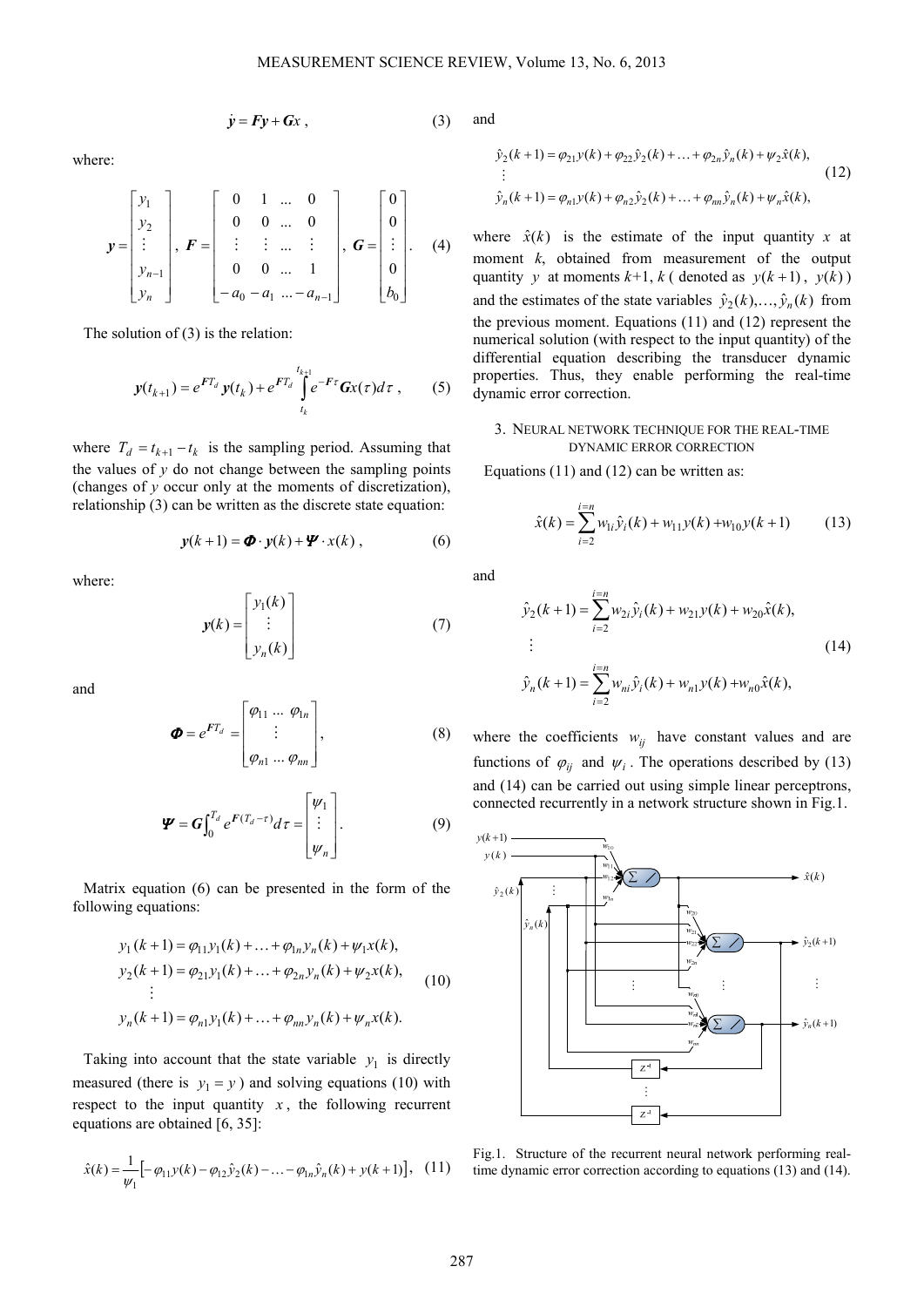In this case, the real-time dynamic error correction can be illustrated by a sequence of operations shown in Fig.2.



Fig.2. Illustration of dynamic error correction performance using neural network structure shown in Fig.1.

In the first step of the dynamic error correction, knowledge of the initial values of state variables  $\hat{y}_2(0), \dots, \hat{y}_n(0)$  is required. These values can be estimated or assumed to be equal to zero. The use of initial values different from the actual values will result in a transient state, which disappears after a certain number of the correction steps [6]. In the case of the first-order transducer model:

$$
\dot{y} + a_0 y = b_0 x \,, \tag{15}
$$

equation (11) takes the non-recurrent form:

$$
\hat{x}(k) = \frac{1}{\psi} \left[ -\varphi y(k) + y(k+1) \right] = w_1 y(k) + w_2 y(k+1), \tag{16}
$$

where:  $w_1 = -\frac{\varphi}{\psi}$  $w_1 = -\frac{\varphi}{\psi}$ , and  $w_2 = \frac{1}{\psi}$  $w_2 = \frac{1}{w}$ .

It means that for such a case the dynamic error correction is possible to be carried out with use of a simple, two-input linear perceptron, as shown in Fig.3.



Fig.3. Linear perceptron performing dynamic error correction in the case of the sensor model described by a first order linear differential equation (15).

If the dynamic model of a transducer is described by the second-order differential equation:

$$
\ddot{y} + a_1 \dot{y} + a_0 y = b_0 x \,, \tag{17}
$$

formulas (11) and (12) take the form:

$$
\hat{x}(k) = \frac{1}{\psi_1} \left[ y(k+1) - \varphi_{11} y(k) - \varphi_{12} \hat{y}_2(k) \right], \qquad (18)
$$

$$
\hat{y}_2(k+1) = \varphi_{21} y(k) + \varphi_{22} \hat{y}_2(k) + \psi_2 \hat{x}(k), \qquad (19)
$$

where  $\hat{x}(k)$  is the estimate of the input quantity x at moment *k*,  $\hat{y}_2(k)$  is the estimate of the state variable  $y_2$ . Equations (18) and (19) can be written as:

$$
\hat{x}(k) = w_1 y(k+1) + w_2 y(k) + w_3 \hat{y}_2(k) ,
$$
 (20)

$$
\hat{y}_2(k+1) = v_1 y(k) + v_2 \hat{y}_2(k) + v_3 \hat{x}(k) ,\qquad(21)
$$

where the coefficients  $w_1...w_3$  and  $v_1...v_3$  have constant values and are functions of  $\varphi_{11} \dots \varphi_{22}$ ,  $\psi_1, \psi_2$ .

The operations described by (20) and (21) can be carried out using simple linear perceptrons with 3 inputs, connected as shown in Fig.4.



Fig.4. Structure of the recurrent linear perceptron network performing dynamic error correction in the case of the sensor model described by a second order linear differential equation (17).

There is also possible non-recurrent performing of the dynamic error correction by a single perceptron shown in Fig.5. and functioning in accordance with (20).

$$
y(k+1) \longrightarrow_{w_1} \qquad \qquad y(k) \longrightarrow_{w_2} \sum_{w_3} \sum \longrightarrow \hat{x}(k)
$$
  

$$
\hat{y}_2(k) \longrightarrow_{w_3} \sum
$$

Fig.5. Linear perceptron performing non-recurrent dynamic error correction.

In this case, it is necessary to determine the values of state variable  $\hat{y}_2$  by, e.g., using the so-called central difference:

$$
\hat{y}_2(k) = \frac{y(k+1) - y(k-1)}{2T_d} \,,\tag{22}
$$

where:  $T_d = t_{k+1} - t_k$  is the sampling period,  $y(k+1) = y(t_k + T_d)$ ,  $y(k-1) = y(t_k - T_d)$ .

During the correction, the values of  $\hat{y}_2(k)$  are calculated online, at each step.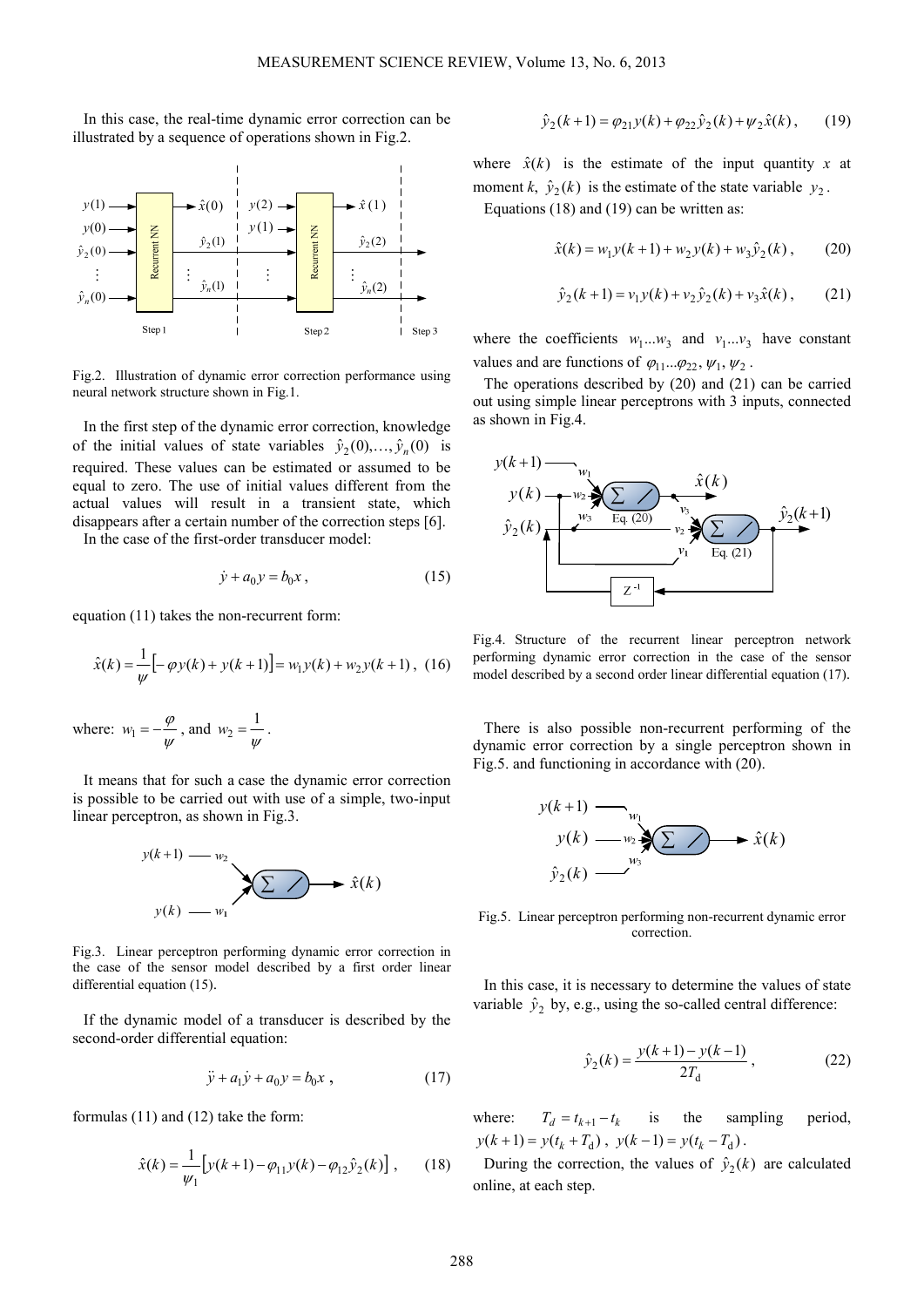#### 4. SIMULATION RESULTS

Investigations of possibilities of using an ANN for the real-time dynamic error correction were carried out with use of the MATLAB Neural Toolbox library [36]. The case of the first-order transducer is trivial, so the second-order transducer was the object of studies. Its dynamic properties are usually modeled by the linear differential equation [30, 31]:

$$
\ddot{y} + 2\xi\omega_0 \dot{y} + \omega_0^2 y = \omega_0^2 k_s x , \qquad (23)
$$

where:  $\xi$  is the damping coefficient,  $\omega_0$  - natural frequency,  $k_s$  - static gain.

To perform preliminary investigations, the following values of the transducer parameters were assumed: the damping coefficient  $\xi = 0.5$ , the natural frequency  $\omega_0 = 10 \text{ rad/s}$  and the static gain  $k_s = 1$ . So the chosen parameter values characterized a second-order underdamped transducer. It was also assumed that the sampling period  $T_d = 0.02$ s.

The ANN learning process requires a set of learning patterns [7, 8]. This set was generated using the dependence describing the transducer response for the step input quantity changing from the value  $x_0$  to  $x_1$  [30, 31]:

$$
y(t) = (x_1 - x_0) \left[ 1 - \frac{e^{-\xi \omega_0 t}}{\sqrt{1 - \xi^2}} \sin(\omega t + \theta) \right] + x_0, \quad (24)
$$

where

$$
\omega = \omega_0 \sqrt{1 - \xi^2} \tag{25}
$$

and

$$
\theta = \arctg\left(\frac{\omega}{\xi \omega_0}\right). \tag{26}
$$

Each element of the first perceptron (performing equation (20)) learning pattern set should therefore consist of vector  $\boldsymbol{in}_{ij}^a = [y_{ij}(t_j + T_d), y_{ij}(t_j), \hat{y}_{2ij}(t_j)]^T$  fed to the perceptron input and values  $out_i^a = x_{1i}$  (for which there were determined  $\boldsymbol{in}_{ij}^a$ ) fed to its output. The index *i* represents a subsequent input step,  $j - a$  subsequent time moment. Similarly, for the second perceptron, performing  $(21)$  – the vector of the input values is given by  $\boldsymbol{in}_{ij}^{b} = [y_{ij}(t_j), \hat{y}_{2ij}(t_j), x_{1j}]^{T}$  and  $\boldsymbol{out}_{i}^{b} = \hat{y}_{2ij}(t_j + T_d)$  $out_i^b = \hat{y}_{2ij}(t_j + T_d).$ Preparation of this kind of learning sets requires, among other things, the knowledge of subsequent state variable values  $\hat{y}_{2ij}$ , that is, the determination of derivatives. For the purpose of simulations, the derivatives were determined using relationship (22).

It was also assumed that the measured quantity  $x(t)$  was changed stepwise as shown in Fig.6. (at first the step change from 0 to 0.8, and then from 0.8 to 0.2).



Fig.6. The measured quantity  $x(t)$ .

In the learning process the Levenberg-Marquardt algorithm [9, 37] and 200-element learning sets obtained from equations (22) and (24) were used. To verify the learning quality of both perceptrons, the testing procedure with the 200 000-element testing set whose values were generated in the same way as those of the learning set was carried out.

It should be noted that during the recurrent implementation of the dynamic correction by the network from Fig.4., the initial value of state variable  $\hat{y}_2(0)$  is not known. Fig.7. shows the correction results in the case of a)  $\hat{y}_2(0) = 0$ , b)  $\hat{y}_2(0) = 0.5$ . There can be seen the initial transient state (Fig.7b.) which disappears after a dozen or so steps of the algorithm realization. However, in the steady state a practically error free correction was achieved (errors at the level of  $10^{-15}$ ).



Fig.7. Results of the dynamic error correction performed by the recurrent neural network composed of two perceptrons (Fig.4.) for the initial value a)  $\hat{y}_2(0) = 0$ , b)  $\hat{y}_2(0) = 0.5$ .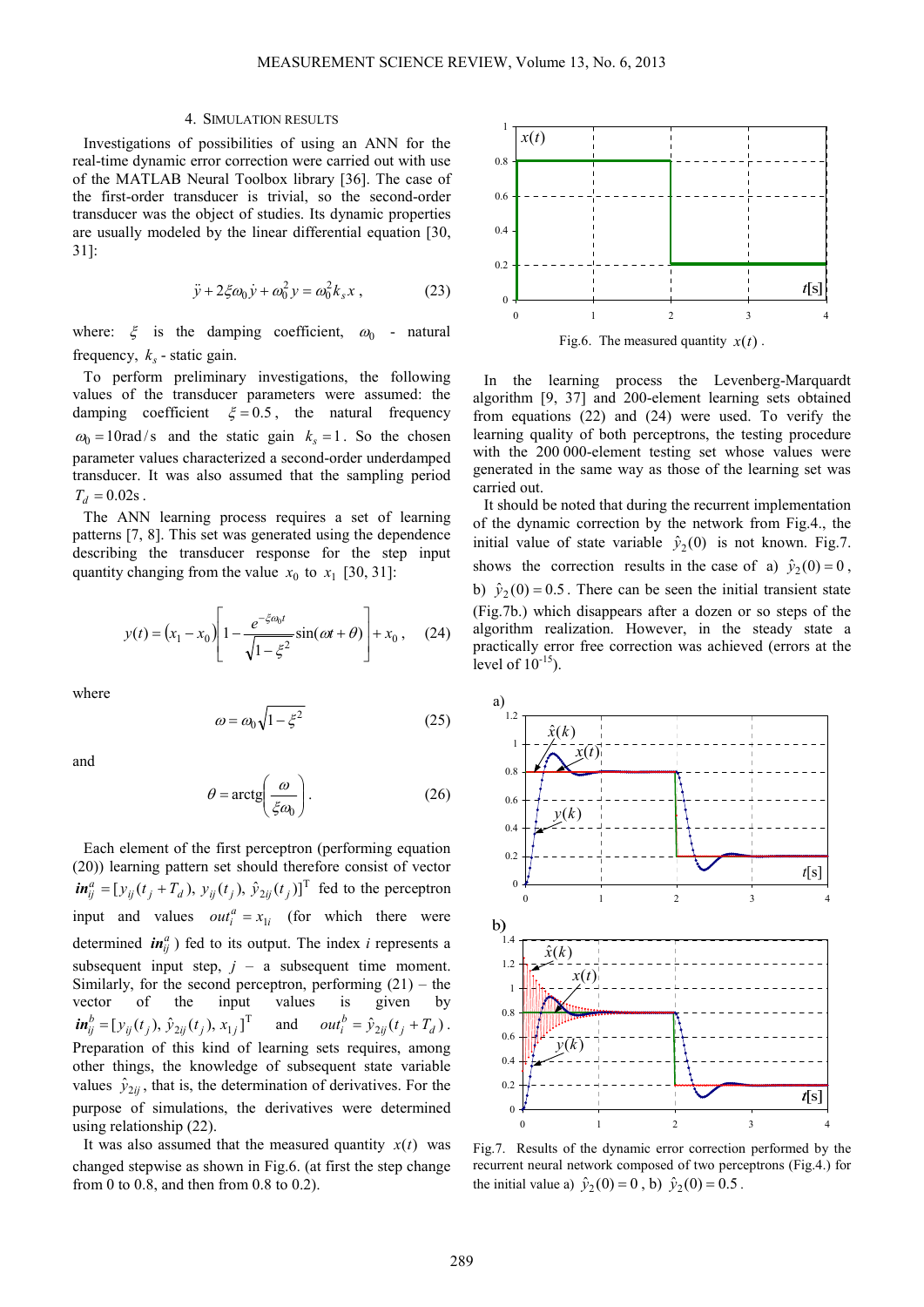However, it should be mentioned that in both described cases, the ideal learning and testing sets obtained from (22) and (24) were used. Under real measurement conditions, the obtained data are burdened with various types of errors. Fig.8. shows the results of the dynamic error correction performed by the ideally learned network from Fig.4., to which inputs there is given the data quantized with a) 12-bit, b) 16-bit resolution.



Fig.8. Results of the dynamic error correction in the case of the input data quantized with a) 12 bit b) 16 bit resolution.

#### 5. CONCLUDING REMARKS

The simple recurrent ANN presented here enables the performing of the real-time dynamic error correction of transducers described in the general case by a linear differential equation of *n*-th order (1). It should be noted that the calculation of a single value of the instantaneous measurand requires only two samples of the transducer output waveform in transient state and *n*-1 values of the state variables from the previous correction step.

In the case of the second-order transducer, the real-time dynamic error correction can be performed in two ways. When using a recurrent chain of two linear perceptrons (Fig.4.) it is not necessary to know the subsequent values of state variable  $\hat{y}_2$ . In the first step it can be assumed that  $\hat{y}_2(0) = 0$ . Wrong estimation of the  $\hat{y}_2$  initial value causes occurrence of a transient state of the algorithm whose exemplary waveform is shown in Fig.7b. This type of operation can be used in the online, continuous dynamic error correction.

The second way is to use only one perceptron (Fig.5) and the online determination of the values of the state variable (derivative), which means non-recurrent operation. It should be noted that the use of the same method for determining state variable  $\hat{y}_2$ , both during perceptron learning and subsequent dynamic correction, allows avoiding the transient state. This solution, however, requires the use of an additional arithmetic circuit enabling current calculation of the value of state variable  $\hat{y}_2$ .

Under real measurement conditions, in which the obtained data is burdened with various types of errors, there should be taken into account the fact of random error reinforcement by dynamic error correction algorithms. It also refers to the neural implementation of such procedures, as illustrated in Fig.8. The values of the random errors at the network output can be reduced in several ways, e.g., by increasing the resolution of the A/D, increasing the sampling period  $T_d$ or/and use of various random error filtering algorithms.

However, the use of ANN has other important advantages. For example, it is not necessary to identify transducer parameters and to determine dynamic correction algorithm coefficients. ANN performs these operations in the learning process. Parallel information processing by the ANN results in high speed of the correction performance. In addition, the described real-time neural dynamic error correction procedure can be used for the input signal of any course.

In a further stage of the research the developed ANN structure is expected to be complemented with additional neural elements enabling random error filtration.

#### **REFERENCES**

- [1] Mukhopadhyay, S.C., Gupta, G.S. (2008). *Smart Sensors and Sensing Technology*. Lecture Notes in Electrical Engineering, Volume 20. Springer.
- [2] Frank, R. (2000). *Understanding Smart Sensors*. Second edition. Artech House Inc.
- [3] Morawski, R.Z. (1994). Unified approach to measurand reconstruction. *IEEE Transactions on Instrumentation & Measurement*, 43 (2), 226-231.
- [4] Roj, J. (2013). Metrological properties of RBF and MLP neural networks used for static errors correction in a sampling transducer. *Przegląd Elektrotechniczny*, 89 (1a), 84-87. (in Polish)
- [5] Jakubiec, J., Makowski, P., Roj, J. (2009). Error model application in neural reconstruction of nonlinear sensor input signal. *IEEE Transactions on Instrumentation and Measurement*, 58 (3), 649-656.
- [6] Roj, J. (2013). *Neural Reconstruction of Measurement Signals*. Gliwice, Wydawnictwo Politechniki Śląskiej. (in Polish)
- [7] Haykin, S. (2008). *Neural Networks: A Comprehensive Foundation*. Third edition. Prentice Hall.
- [8] Gupta, M., Homma, N., Jin, L. (2003) *Static and Dynamic Neural Networks: From Fundamentals to Advanced Theory*. John Wiley & Sons.
- [9] Bishop, Ch.M. (1996). *Neural Networks for Pattern Recognition*. Oxford University Press.